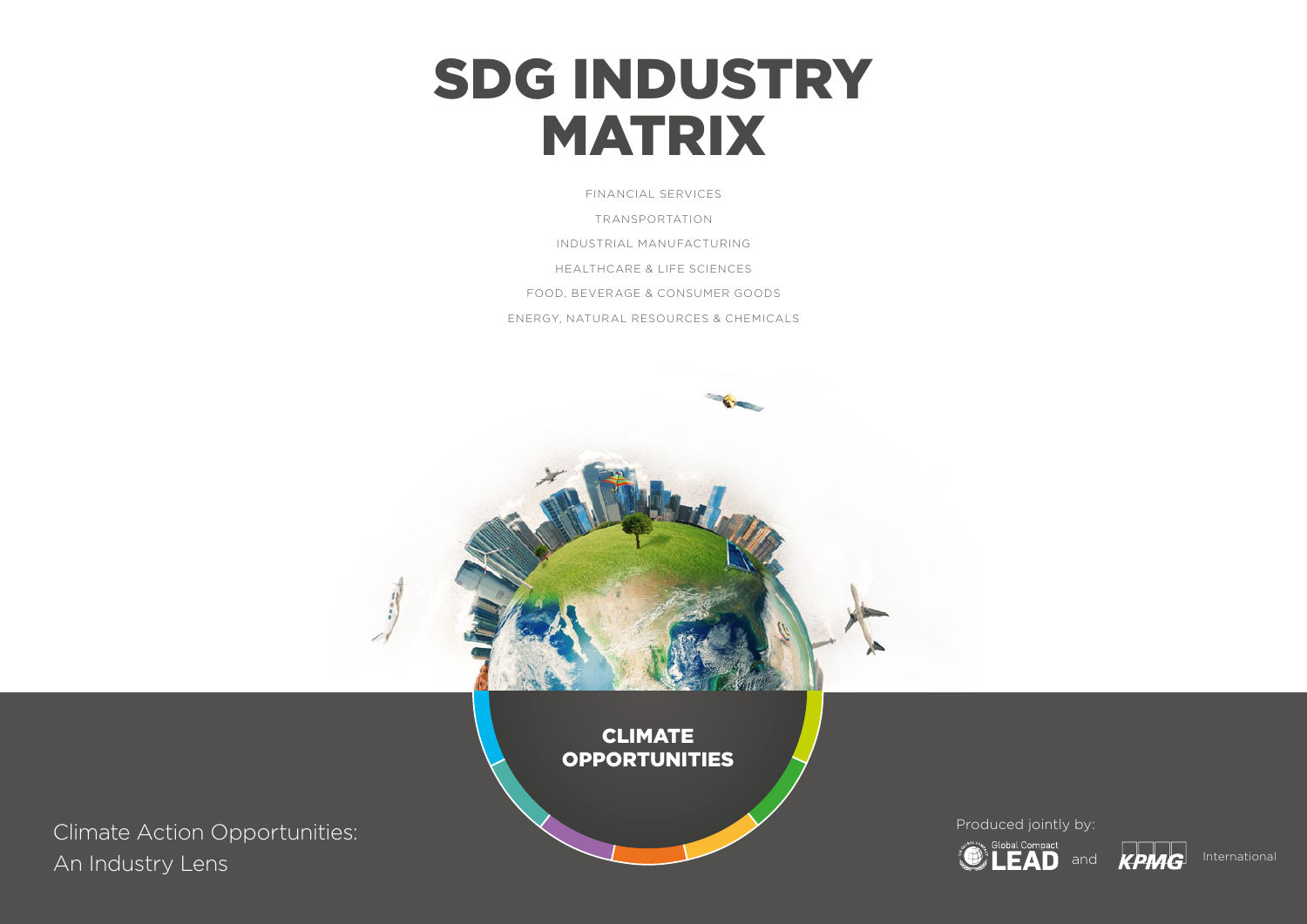**"** The value at risk to manageable assets from climate change is **US\$4.2 TRILLION** (in present value terms)… indirect impacts will affect the entire global economy. "

ECONOMIST INTELLIGENCE UNIT REPORT 'THE COST OF INACTION: RECOGNISING THE VALUE AT RISK FROM CLIMATE CHANGE'

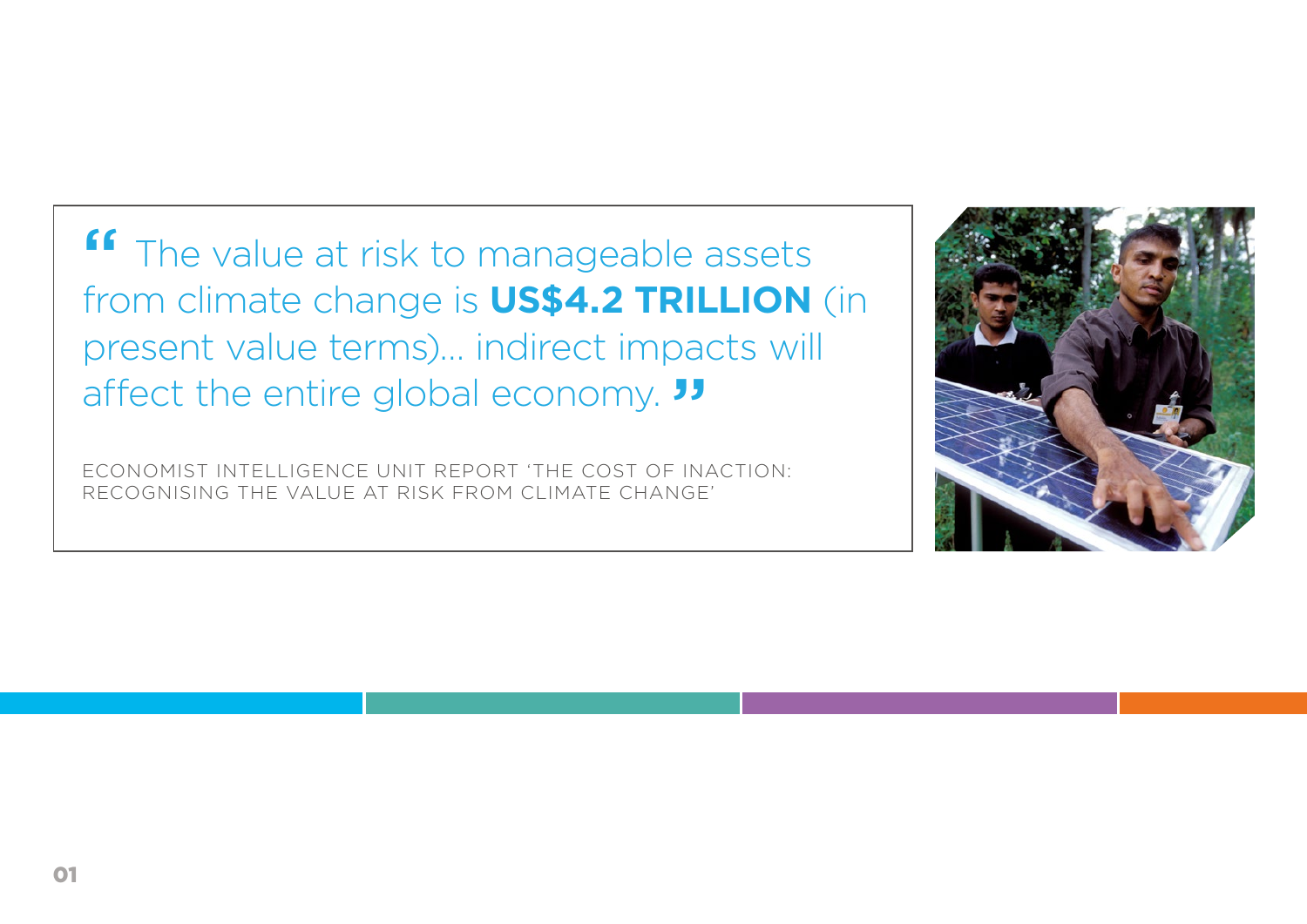## CLIMATE ACTION PRESENTS A BUSINESS OPPORTUNITY, AS WELL AS A RESPONSIBILITY.

Drawing on insights from the SDG Industry Matrix, this Climate Extract identifies industry specific ideas for climate action. Although achieving all 17 Sustainable Development Goals (SDGs) is inextricably linked with climate action, this Extract focuses on SDGs 7, 12 and 13. It profiles opportunities to create 'shared value' which in the context of the SDGs represents the coming together of market potential, societal demands and policy action to create a more sustainable and inclusive path to economic growth, prosperity and well-being\*.

This Extract supports the broader purpose of the SDG Industry Matrix which has been jointly conceived and led by the United Nations Global Compact and KPMG International to convert the interest stimulated by the Sustainable Development Goals into strategic industry activities which grow in scale and impact.

\* 'Unlocking the Power of Partnership: A Framework for Effective Cross-Sector Collaboration', KPMG International

## INDUSTRY SPECIFIC **OPPORTUNITIES**

The Matrix below highlights some examples of significant opportunities for six industries to take climate action. These are complemented by a list of several industry specific collaborative initiatives through which companies are cooperating to the mutual benefit of business and planet. Neither are intended to be an exhaustive list.

The industry specific opportunities build on the United Nations Global Compact's three environmental principles for business:

- **7** Support a precautionary approach to environmental challenges;
- 8 Undertake initiatives to promote greater environmental responsibility; and
- 9 Encourage the development and diffusion of environmentally friendly technologies.

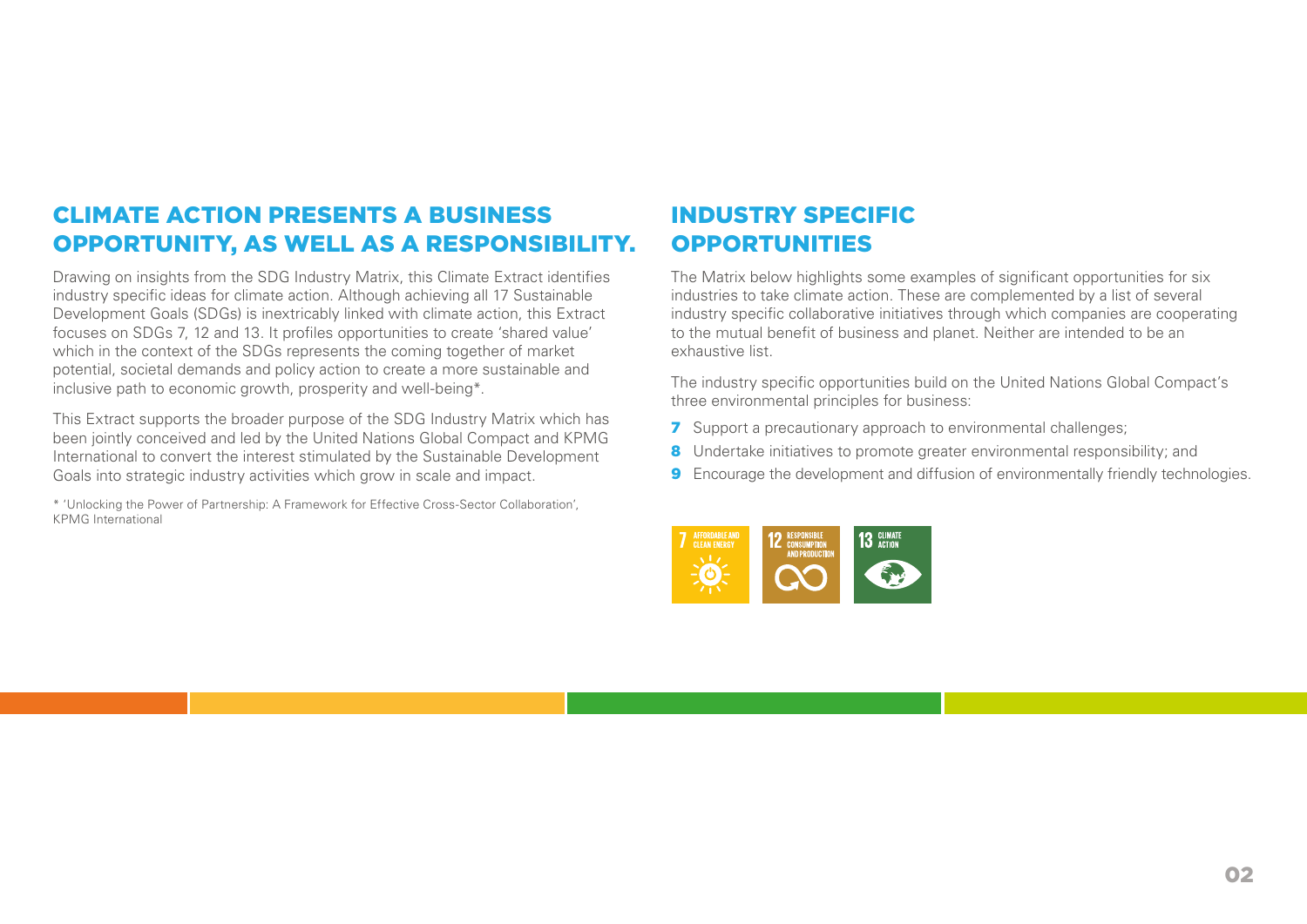

## Financial Services

#### SDG 7: AFFORDABLE AND CLEAN ENERGY

Ensure access to affordable, reliable, sustainable and modern energy for all

Facilitate the **raising of finance** for transition to a low carbon economy by developing a broad portfolio of investment options including carbon markets.

Apply financial expertise to renewable **energy pricing models** which meet the three objectives of financial viability, energy efficiency and univrsal access.

**Underwrite renewable energy developments** such as wind farms and solar power arrays.

Evaluate the risk of 'stranded assets' and consider global exposure limits or divestment across industry segments such as **fossil fuel** energy generation, coal mining, coal transportation infrastructure and unconventional oil extraction.

## and production patterns

Ensure sustainable consumption

SDG 12: RESPONSIBLE CONSUMPTION AND PRODUCTION

Develop new **pricing models** which incentivize more sustainable living.

Develop **innovative products**, such as 'pay as you drive' auto insurance and discounted premiums for energy-efficient buildings, to incentivize reduced energy use and thereby greenhouse gas emissions.

Be an **active steward** of investments in portfolio companies, engaging with management and exercising shareholder voting rights to influence more climate-sensitive and climate-resilient business strategies.

SDG 13: CLIMATE ACTION Take urgent action to combat climate change and its impacts

# COLLABORATIONS

MULTI-STAKEHOLDER PARTNERSHIPS/

Invest in – and/or raise **finance** for – climate risk mitigation, climate resilience and climate adaptation including climate and green bonds, and other debt and equity instruments.

Increase coverage of national and regional natural **catastrophe insurance** schemes.

Integrate climate risks into **underwriting practices, investment analysis and decision making.**

Take steps to **measure, reduce and report climate exposure against set targets** and progress on actions to confront climate change, continuing to increase the level of transparency and consistency of reporting across the industry sector.

**[Banking Environment Initiative](http://www.cisl.cam.ac.uk/business-action/sustainable-finance/banking-environment-initiative) [Investment Leaders Group](http://www.cisl.cam.ac.uk/business-action/sustainable-finance/investment-leaders-group/) [Sustainable Stock Exchanges Initiative](http://www.sseinitiative.org/) [The Portfolio Decarbonisation Coalition](http://unepfi.org/pdc/) [ClimateWise](http://www.climatewise.org.uk/) [1-in-100 Initiative](http://www.un.org/climatechange/summit/wp-content/uploads/sites/2/2014/09/RESILIENCE-1-in-100-initiative.pdf) [Climate Bonds Initiative](http://www.climatebonds.net/) [Munich Climate Insurance Initiative](http://www.climate-insurance.org/home/) [UNEP FI Principles for Sustainable](http://www.unepfi.org/psi/)  [Insurance Initiative](http://www.unepfi.org/psi/) [A2R: Anticipate, Absorb, Reshape](http://www.un.org/sustainabledevelopment/blog/2015/11/un-secretary-generals-initiative-aims-to-strengthen-climate-resilience-of-the-worlds-most-vulnerable-countries-and-people/#prettyPhoto)**

**[UN Principles for Responsible Investment](http://www.unpri.org/)**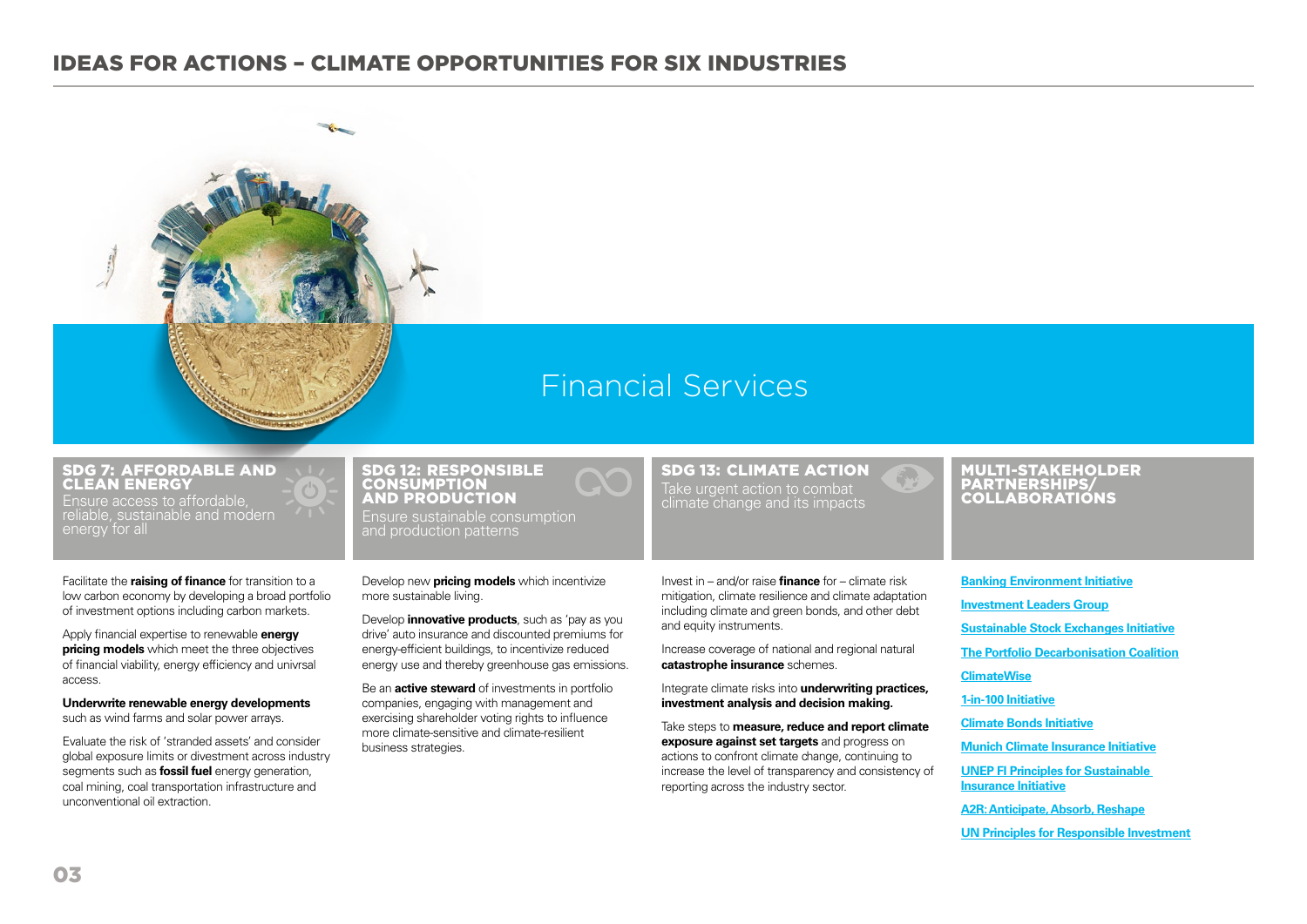

## Transportation

#### SDG 7: AFFORDABLE AND CLEAN ENERGY

Ensure access to affordable, reliable, sustainable and modern energy for all

Upgrade fleets to use alternative, less carbonintensive fuels and drive the **use of renewables**.

**Coordinate research and development** of next generation biofuels within the sector to increase the speed at which they become commercially viable.

#### SDG 12: RESPONSIBLE **CONSUMPTION** AND PRODUCTION

Ensure sustainable consumption and production patterns

**Improve operation** of vehicles, vessels and aircraft to maximize energy efficiency.

Improve **management of fleets** and rail rolling stock.

Collaborate with governments to increase accessibility and affordability of **public transport networks**.

Participate in **taxi ride sharing** schemes to reduce the number of taxi journeys.

Build a **freight eco-system** which connects freight road agents in order to improve the efficiency of freight movement and thereby reduce road freight carbon footprint.

SDG 13: CLIMATE ACTION Take urgent action to combat climate change and its impacts

Develop **disaster response capacity** of transportation hubs (e.g. airports and ports) in countries at high risk of extreme climatic events.

**Inform public policies** on urban design and transportation infrastructure (including multi-modal enabling transport corridors) to accelerate the transition to more sustainable cities and transport networks.

Engage with governments and other stakeholders to **reduce transit delays** at land border checkpoints, ports and airports.

#### MULTI-STAKEHOLDER PARTNERSHIPS/ COLLABORATIONS

**[Secretary-General's High-Level Group on](https://sustainabledevelopment.un.org/topics/sustainabletransport/highleveladvisorygroup)  [Sustainable Transport](https://sustainabledevelopment.un.org/topics/sustainabletransport/highleveladvisorygroup)**

**[Partnership on Sustainable, Low Carbon Transport](http://www.slocat.net/)**

**[Global Partnership for Sustainable Transport](http://www.iru.org/cms-filesystem-action/mix_pdf/vienna.pdf)**

**[Sustainable Mobility Project 2.0, WBCSD](http://www.wbcsd.org/work-program/sector-projects/mobility.aspx)**

**[UNEP Partnership for Clean Fuels and Vehicles](http://www.unep.org/transport/new/pcfv/)**

**[Low-Carbon Sustainable Rail Transport Challenge](http://slocat.net/international-union-railways-initiative)**

**[Sustainable Shipping Initiative](http://ssi2040.org/)**

**[Urban Electric Mobility Initiative, UN Habitat](http://slocat.net/urban-electronic-mobility-vehicles-initiative)**

**[Clean Cargo Working Group](http://www.bsr.org/files/2014/bsr-collaborative-initiatives-member-benefits.pdf)**

**[Future of Fuels](http://www.bsr.org/files/2014/bsr-collaborative-initiatives-member-benefits.pdf)**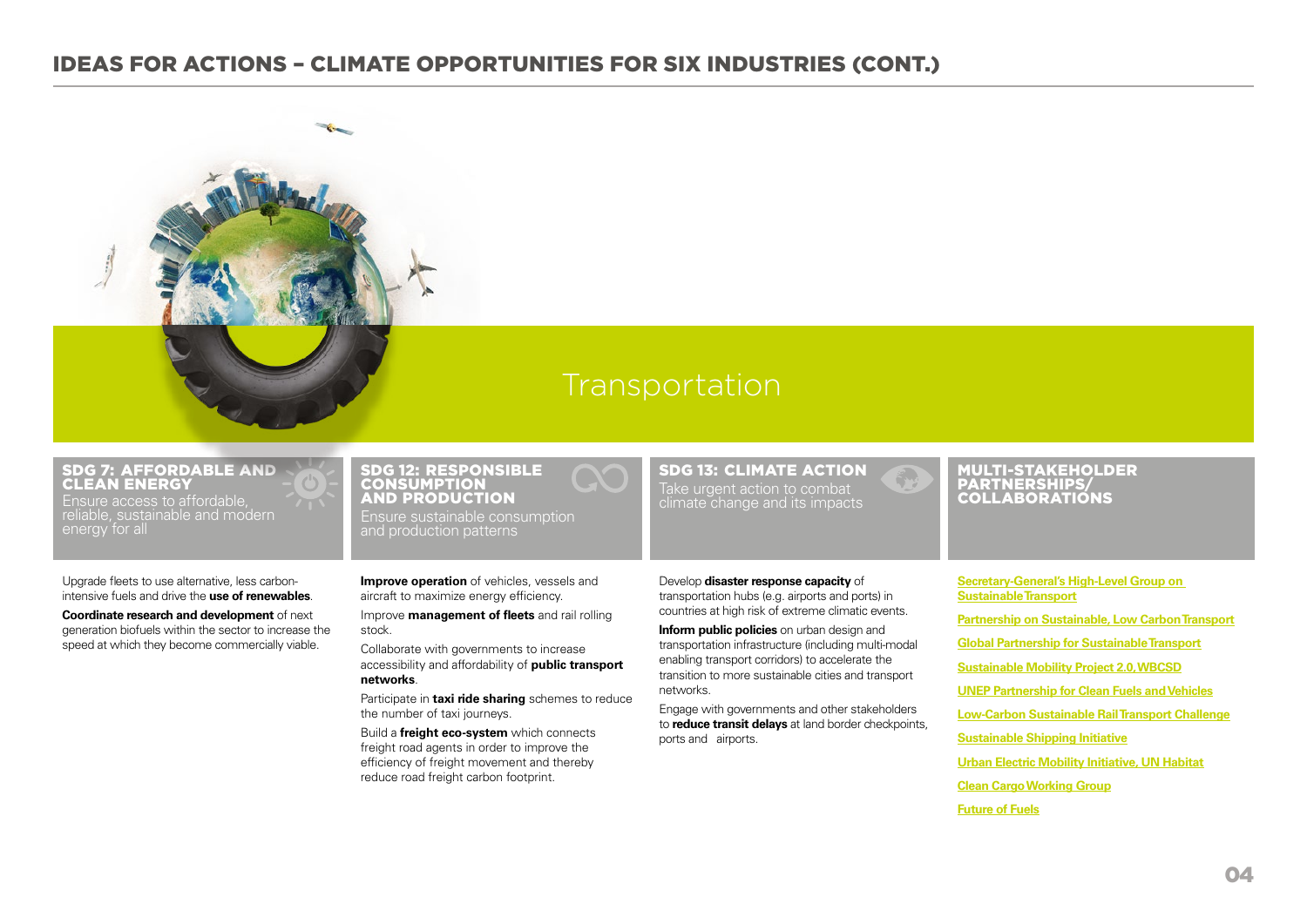

## Industrial Manufacturing

#### SDG 7: AFFORDABLE AND CLEAN ENERGY Ensure access to affordable,

reliable, sustainable and modern energy for all

Develop and manufacture high capacity **solar power storage** systems.

Increase the proportion of **energy from renewable sources.**

#### SDG 12: RESPONSIBLE **CONSUMPTION** AND PRODUCTION

Ensure sustainable consumption and production patterns

Identify and adopt new technologies and process improvements to **reduce fossil fuel combustion** from industrial plants and manufacturing facilities. Increase **energy efficiency** in industrial plants,

manufacturing facilities, and distribution. Source **materials** with lower embedded energy and

develop innovative circular economy approaches to reduce, reuse and recycle materials.

Collaborate across the building and infrastructure value chain to identify and adopt methods of avoiding emissions from use of **cement and concrete** products.

Take urgent action to combat climate change and its impacts

SDG 13: CLIMATE ACTION

#### Design and implement natural **disaster risk mitigation, preparedness, response and recovery** plans at industrial plants and manufacturing facilities in high risk locations.

#### MULTI-STAKEHOLDER PARTNERSHIPS/ COLLABORATIONS

**[BSR Beyond Monitoring Working Group](http://www.bsr.org/membership/working-groups/beyond-monitoring.cfm) [Cement Sustainability Initiative](http://wbcsdcement.org/) [UNIDO-UNEP Resource Efficient and Cleaner](http://www.unido.org/en/what-we-do/environment/resource-efficient-and-low-carbon-industrial-production/cp/resource-efficient-and-cleaner-production.html?ucg_no64=1%2FDATA1%2FVacancy%2Fdata%2Ffileadmin%2FDATA1%2FVacancy%2Fdata%2Fdata%2Ffileadmin%2Fmedia%2Fdocuments%2Fpdf%2FProcurement%2FNotices%2F1202%2F716000792%2Ffileadmin%2Fuser_media%2FUNIDO_Header_Site%2FAbout%2Findex.php)  [Production](http://www.unido.org/en/what-we-do/environment/resource-efficient-and-low-carbon-industrial-production/cp/resource-efficient-and-cleaner-production.html?ucg_no64=1%2FDATA1%2FVacancy%2Fdata%2Ffileadmin%2FDATA1%2FVacancy%2Fdata%2Fdata%2Ffileadmin%2Fmedia%2Fdocuments%2Fpdf%2FProcurement%2FNotices%2F1202%2F716000792%2Ffileadmin%2Fuser_media%2FUNIDO_Header_Site%2FAbout%2Findex.php)**

05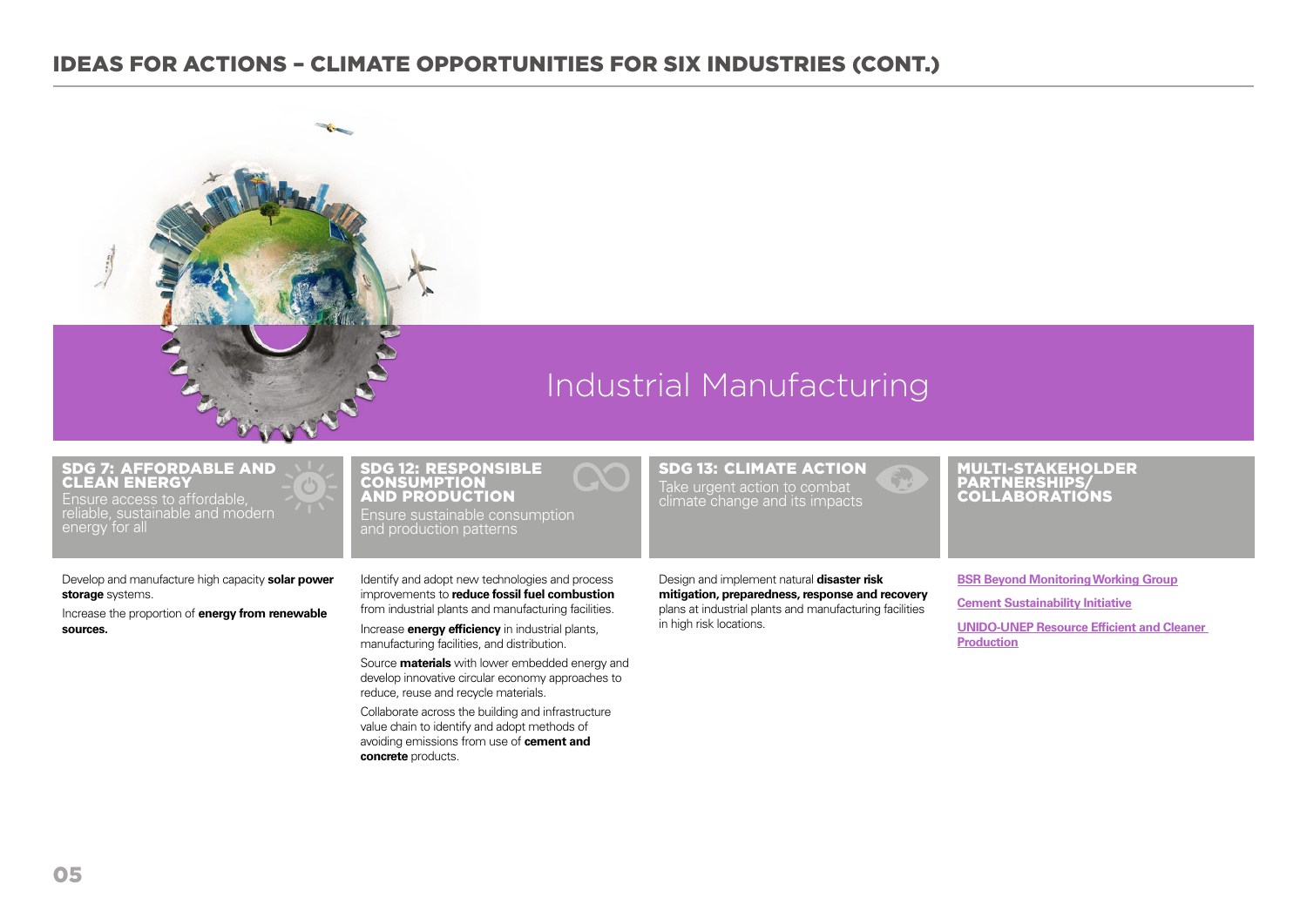

## Healthcare & Life Sciences

#### SDG 7: AFFORDABLE AND CLEAN ENERGY

Ensure access to affordable, reliable, sustainable and modern energy for all

Increase **energy efficiency of hospitals** and other healthcare facilities, both through more energy efficient design of new hospitals and through retrofitting more efficient heat and power units in existing hospitals.

Increase the proportion of **renewable energy** in hospitals and other health facilities, including solarpowered photovoltaics for water pumps and vaccine cold chains in rural facilities.

Increase **energy efficiency** across other aspects of the value chain including sourcing, manufacturing, packaging and logistics.

#### SDG 12: RESPONSIBLE **CONSUMPTION** AND PRODUCTION

Ensure sustainable consumption

#### **Reduce hazardous hospital waste.**

**Increase recycling** of health sector materials and equipment.

Influence **suppliers and partners** of medical devices, pharmaceutical products and other products and services to reduce their environmental impact.

#### SDG 13: CLIMATE ACTION Take urgent action to combat climate change and its impacts

#### Invest in **preventative and curative healthcare**

research, product and service design that responds to the health impacts of a changing climate which include: changing patterns of vector-borne, foodborne and water-borne diseases; increased air pollution; undernutrition; and heat-related mortality, exhaustion and stroke, particularly for vulnerable groups.

Collaborate with governments to help design and build **resilient health systems** able to anticipate, respond to, cope with, recover from and adapt to climate-related shocks and stresses. These include not only the health impacts above but also increased morbidity and mortality arising from natural disasters (heatwaves, floods, droughts and storms), conflict and forced migration.

In conjunction with governments and the World Health Organisation, integrate **meteorological data** and new technologies into **disease surveillance and early warning** systems.

#### MULTI-STAKEHOLDER PARTNERSHIPS/ COLLABORATIONS

**[2020 Healthcare Climate Challenge](http://greenhospitals.net/en/2020hcccpledge/) [Health Care Climate Council](https://noharm-uscanada.org/healthcareclimatecouncil) [European Action On Global Life Sciences](http://www.efb-central.org/eagles/) [Practice GreenHealth](https://practicegreenhealth.org/)**

**[Coalition for Sustainable Pharmaceuticals and](https://business.un.org/en/commitments/3900)  [Medical Devices](https://business.un.org/en/commitments/3900)**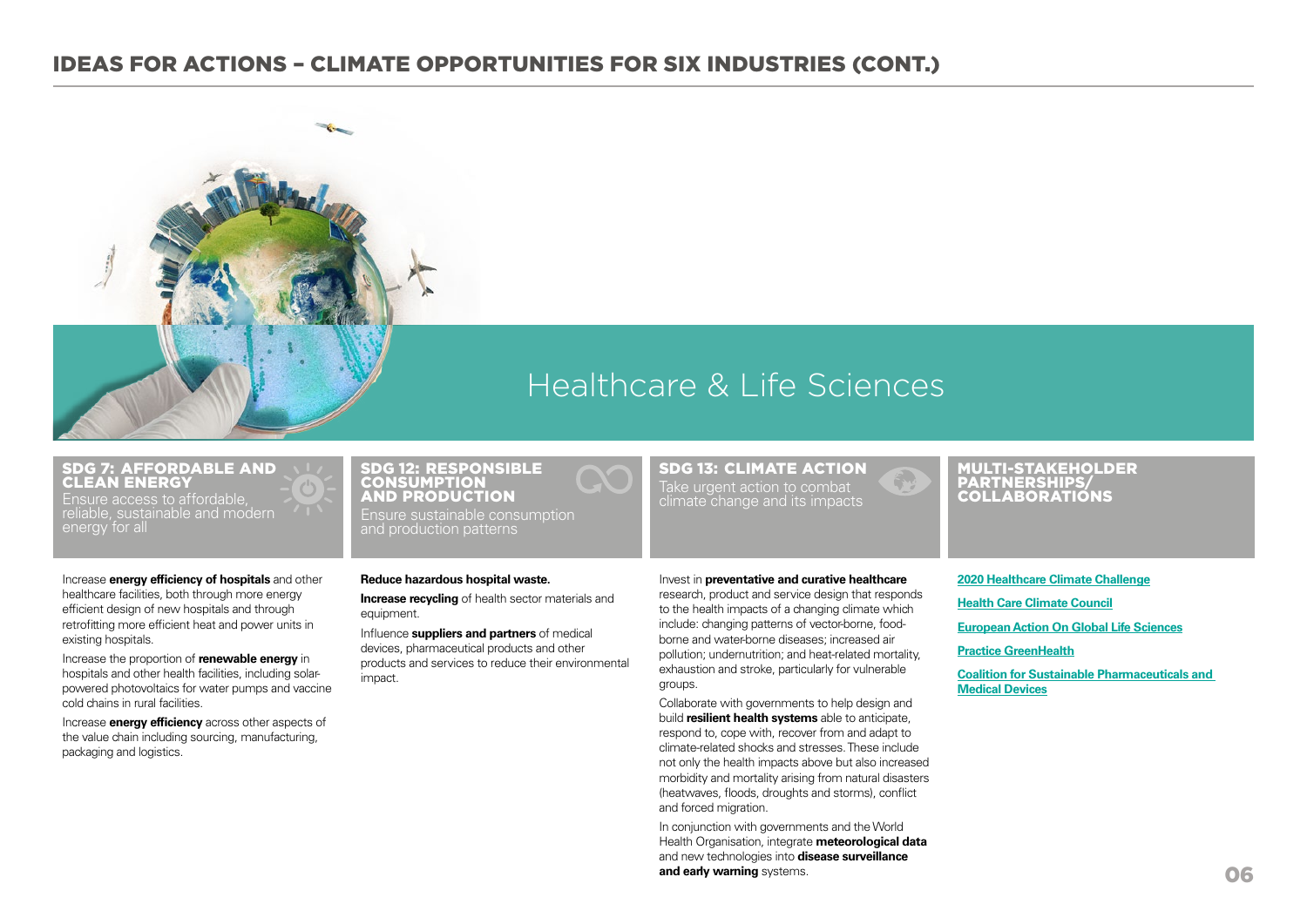

## Food, Beverage & Consumer Goods

#### SDG 7: AFFORDABLE AND CLEAN ENERGY

Ensure access to affordable, reliable, sustainable and modern energy for all

Design consumer products which **lower consumer energy use,** including quick rinse shower and cleaning products which can lower water consumption.

Generate **energy from food** no longer fit for consumption.

#### SDG 12: RESPONSIBLE **CONSUMPTION** AND PRODUCTION Ensure sustainable consumption and production patterns

Strive for **sustainably sourced** key **commodities** - palm oil, soy, paper and pulp and beef - to avoid deforestation.

Phase out Hydro fluorocarbons and derivative chemical refrigerants, replacing them with **natural refrigerants.**

Increase **energy efficiency** across the value chain including sourcing, manufacturing, packaging and logistics.

**Reduce food and solid waste,** in collaboration with other stakeholders including suppliers, consumers, retailers and governments.

**Reduce packaging** and increase recycling.

**Reduce water consumption** in production process (especially for beverages).

Raise **consumer awareness** of the importance of sustainable consumption and practical approaches.

Develop and apply common **standards and methodologies** for sustainability across the whole life cycle of a product.

#### SDG 13: CLIMATE ACTION Take urgent action to combat climate change and its impacts

### Support farmers to develop more **climate resilient agriculture.**

Support innovative solutions (eg plant and aquaculture protein) to address **food security** for a growing world population with rising income levels.

Where communities surrounding a production facility have limited access to water, integrate **community access to water** within production facility design.

Design and implement natural **disaster risk mitigation, preparedness, response and recovery** plans across value chains in high risk locations.

Eliminate agriculture driven **deforestation** and implement **sustainable land-use** commitments.

MULTI-STAKEHOLDER PARTNERSHIPS/ COLLABORATIONS

**[The Consumer Goods Forum: Sustainability Pillar](http://www.theconsumergoodsforum.com/sustainability-about-pillar) [Roundtable on Sustainable Palm Oil](http://www.rspo.org/about) [Roundtable on Sustainable Soy](http://wwf.panda.org/what_we_do/footprint/agriculture/soy/responsiblesoy/soy_roundtable/) [Roundtable on Sustainable Biomaterials](http://rsb.org/) [Food Loss and Waste Protocol](http://www.wri.org/our-work/project/food-loss-waste-protocol) [Sustainable Agriculture Initiative Platform](http://www.saiplatform.org/) [GHG Protocol Agriculture Guidance](http://ghgprotocol.org/standards/agriculture-guidance) [The Sustainability Consortium](https://www.sustainabilityconsortium.org/) [Statement on Climate Smart Agriculture](https://inra-dam-front-resources-cdn.brainsonic.com/ressources/afile/280829-1209a-resource-declaration-de-montpellier.html) [UN Global Compact Food & Agriculture Business](https://www.unglobalcompact.org/take-action/action/food)  [Principles](https://www.unglobalcompact.org/take-action/action/food)**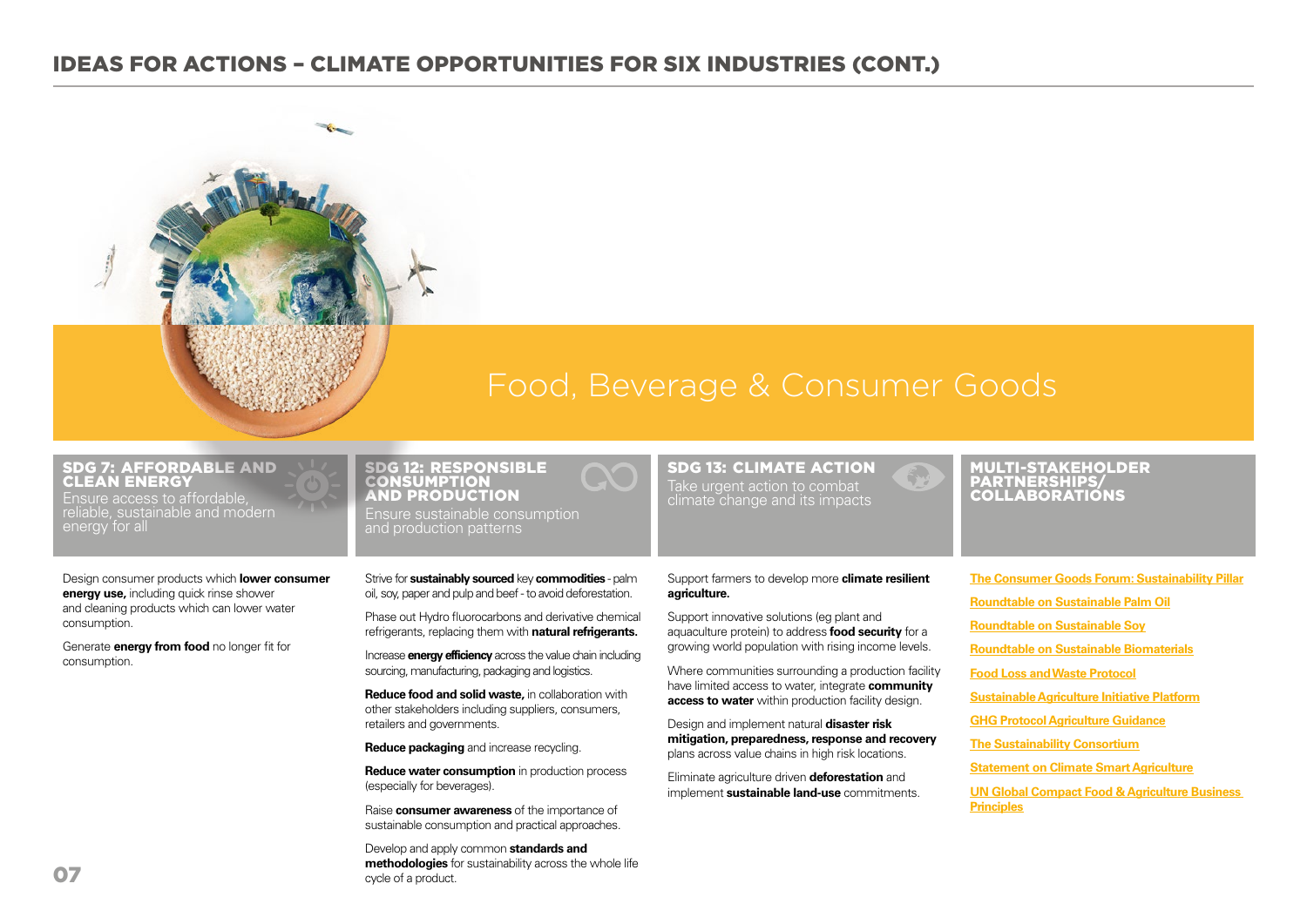

#### SDG 7: AFFORDABLE AND CLEAN ENERGY

Ensure access to affordable, reliable, sustainable and modern energy for all

Identify and support the **key enablers to a low carbon future** and identify and overcome the barriers.

Identify and adopt **breakthrough technologies** to accelerate the transition to energy from renewable sources (solar, wind, hydro, geothermal and biomass).

Improve integration of renewables into **grids and electricity markets.** 

Provide **off-grid communities** surrounding energy plants with access to affordable renewable energy; for instance, through low-carbon microgrids.

Develop technologies and funding models to increase **carbon capture and storage.** 

#### SDG 12: RESPONSIBLE **CONSUMPTION** AND PRODUCTION Ensure sustainable consumption and production patterns

**Reduce emissions** and **improve** operating and product **efficiency.** Include identifying methods of **reducing greenhouse gas emissions from gas production** by reducing flaring, managing methane emissions and increasing energy efficiency.

Put an appropriate internal **price on carbon** (where no regulatory carbon price yet exists) and use it to inform investment decisions.

Link C-Suite **remuneration** to energy mix and greenhouse gas emission mitigation targets.

Expand existing **bio-based technologies,** products and services within the Chemicals sector.

Develop and apply common **standards and methodologies** for sustainability across the whole life cycle of a product.

SDG 13: CLIMATE ACTION Take urgent action to combat climate change and its impacts

Energy, Natural Resources & Chemicals

#### MULTI-STAKEHOLDER PARTNERSHIPS/ COLLABORATIONS

Support **carbon trading** schemes and purchase carbon credits to offset emissions.

Ensure mines, power generation facilities and related infrastructure are **resilient to climatic disasters.**

#### **[Oil and Gas Climate Initiative](http://www.oilandgasclimateinitiative.com/)**

**[International Petroleum Industry Environmental](http://www.ipieca.org/)  [Conservation Association](http://www.ipieca.org/)**

**[WBCSD's "Reaching Full Potential" Initiative](http://www.wbcsd.org/chemicals.aspx) [The A.I.S.E. Charter for Sustainable Cleaning](http://www.sustainable-cleaning.com/en.home.orb) [RE100](http://there100.org/) [Caring for Climate](http://caringforclimate.org/)**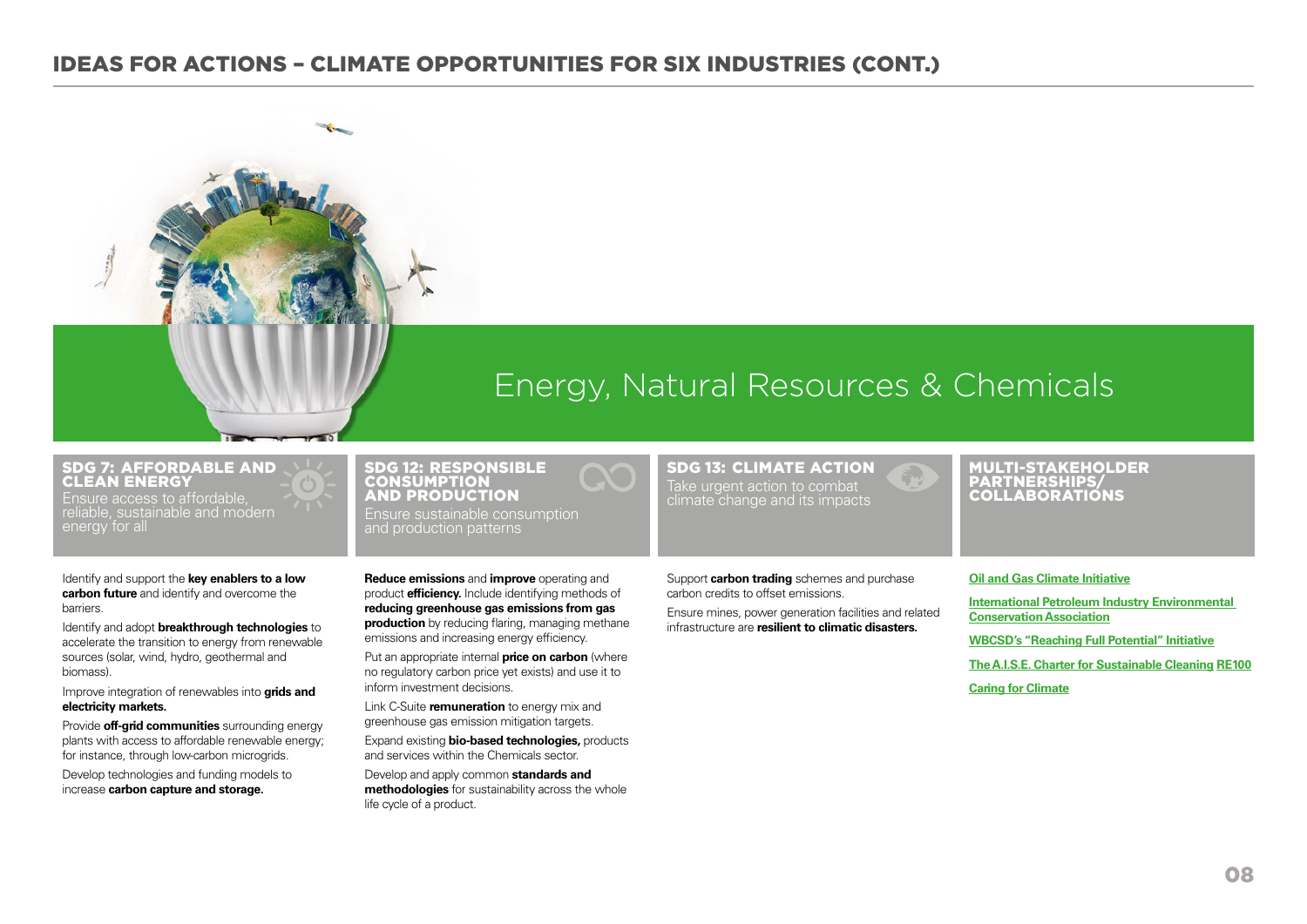## LEADING BY EXAMPLE

#### SDG 7: AFFORDABLE AND CLEAN **ENERGY**

Ensure access to affordable, reliable, sustainable and modern energy for all

**Ambuja Cements Limited** is reducing emissions from its cement production by substituting raw materials with waste materials, increasing use of wind and solar power, creating five captive ports to increase transportation by sea, setting up grinding stations closer to thermal power plants, and purchasing biomass from local farmers as an alternative fuel to replace traditional fossil fuels in its kilns. Ambuja furthered this effort by pioneering the use of a Social-Environmental Profit & Loss Analysis leveraging KPMG's True Value Methodology.

#### SDG 12: RESPONSIBLE CONSUMPTION AND PRODUCTION

Ensure sustainable consumption and production patterns

**Michelin** developed the Green X which is its quarantee that the tire provides a level of energy efficiency among the highest in the market for its category without compromising other key characteristics, such as traction and treadwear. Lowering tire rolling resistance by optimizing a tire's weight, internal structure, tread design and tread compound makes it possible to reduce vehicle energy consumption, as well as the CO2 emissions and other greenhouse gases emitted by fossil-fuel engines.

SDG 13: CLIMATE ACTION

Take urgent action to combat climate change and its impacts

**Swiss Re** announced that by 2020 it will have advised 50 sovereigns and sub-sovereigns on climate risk resilience, and to have offered them US\$10bn capacity against this risk. This builds on Swiss Re's commitment (through the Grow Africa Partnership) to give farmers in Sub-Saharan Africa access to tools such as weather and yield index insurance products; invest about US\$ 2 million per year in resources to support the development of sustainable agricultural risk management markets; and provide agricultural insurance for up to 1.4 million smallholder farmers.